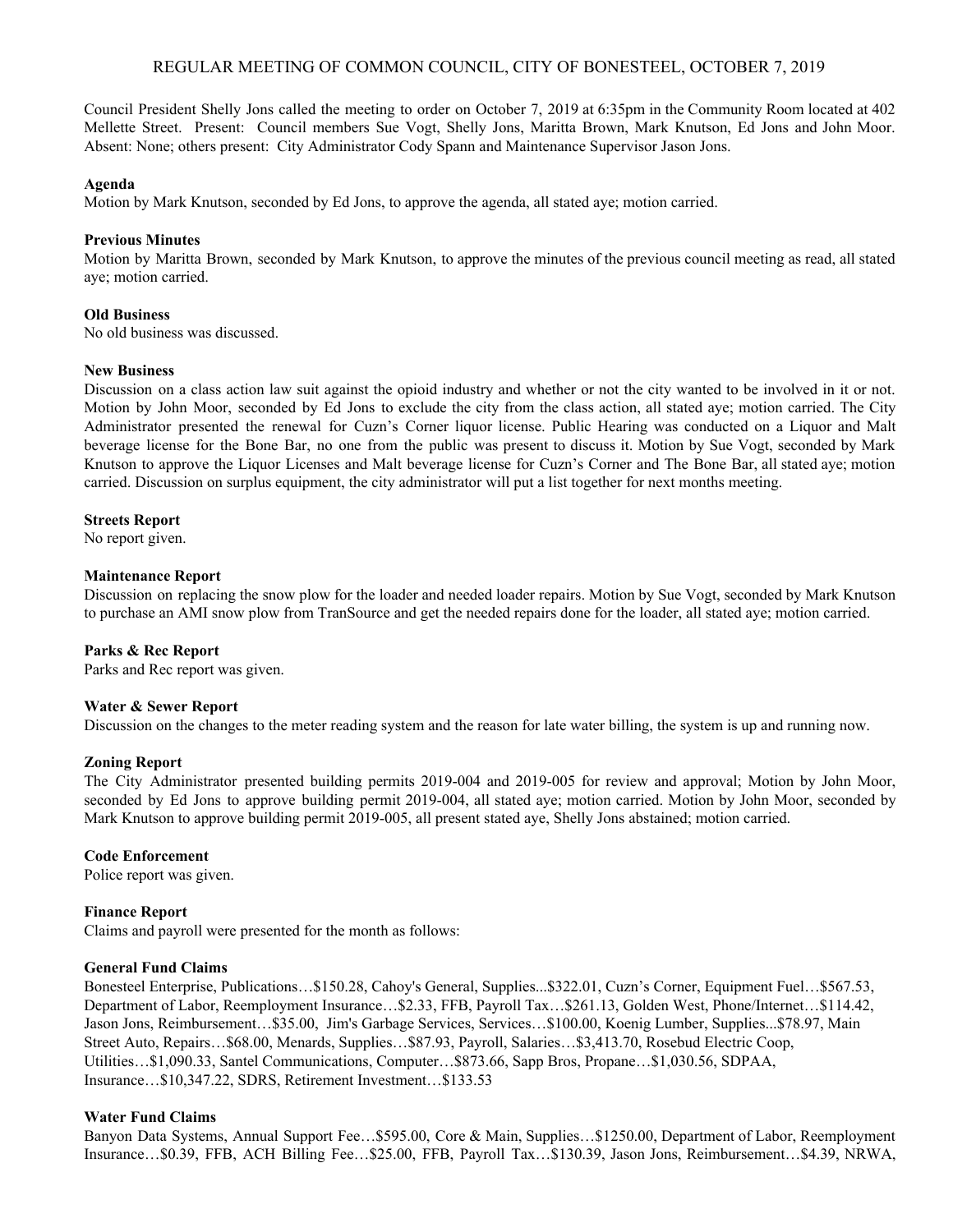Rural Water Loan Payment…\$289.68, Payroll, Salaries…\$1,704.50, Rosebud Electric Coop, Utilities…\$49.56, Santel Communications, Computer…\$873.67, SD Dept of Health, Water Testing fee…\$15.00, SDPAA, Insurance…\$766.30, SDRS, Retirement Investment…\$102.26, TCWUD, Water…\$2,723.25